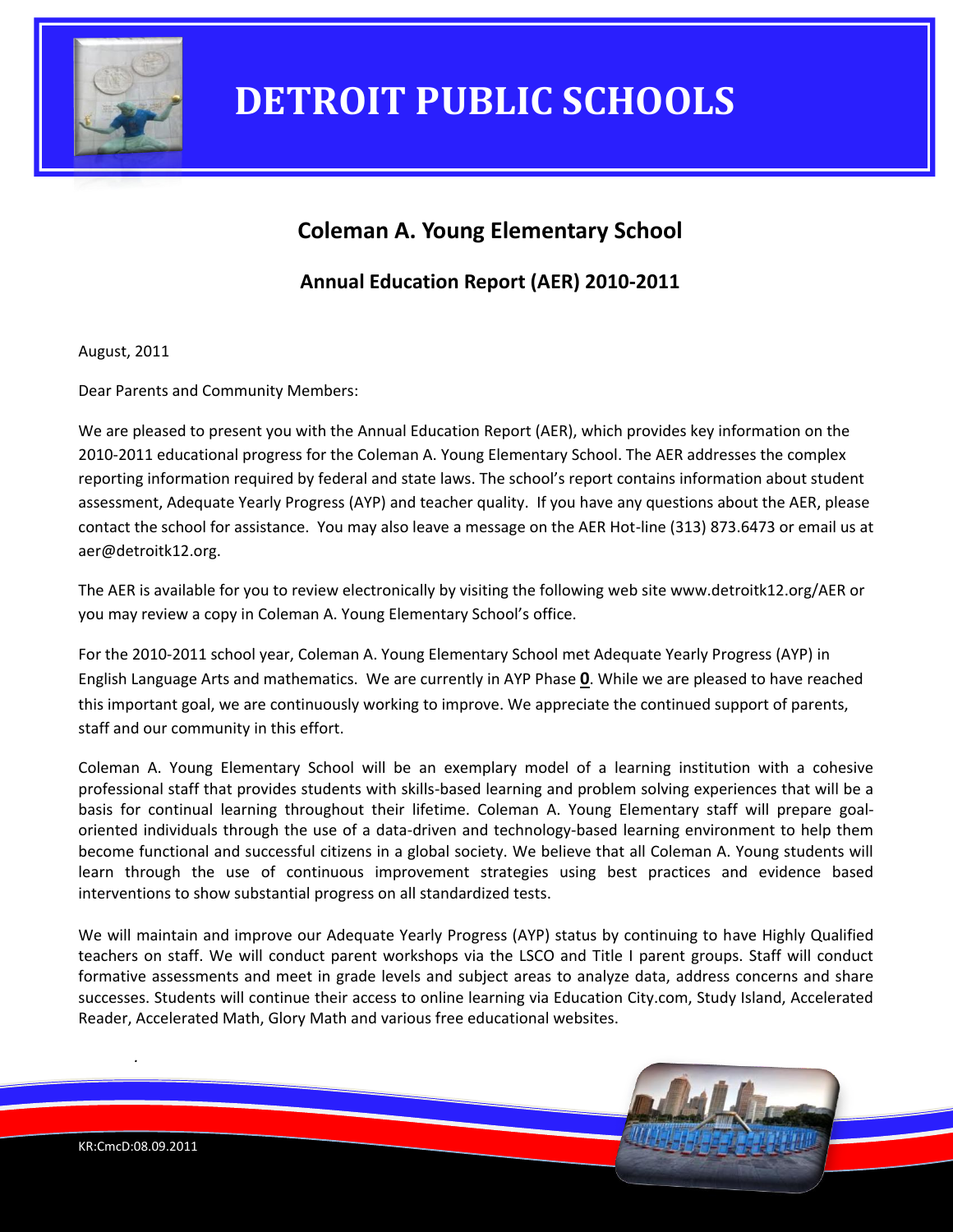

In order to assist parents in understanding the State's content standards and assessments and how to monitor their child's progress, Coleman A. Young Elementary School shares documents with parents during LSCO meetings and parent conferences that explain the expectations for students at each grade level. These documents are interpreted for parents so that they understand what students should know and be able to do at each grade level. Parents are also given suggestions for ways to monitor student progress by looking at homework assignments, looking at graded and returned papers, and asking students questions about what they are learning. Parents are encouraged to dialogue with teachers and give valuable information to the school that can help children become better learners.

Parents at Coleman A. Young Elementary School are provided with materials and training to help them work with their children at home. Coleman A. Young Elementary parents are also asked to sign a Parent/Teacher/Student Compact. Parent Math and Science Nights, Science Fair Workshops, and Literacy Workshops are held for parents to let them know which materials and strategies are being used with children at the school. Parents are also supplied with free packets including visual aids, books, and supplies that they can use at home with their children. We use different strategies, including giveaways, refreshments, evening meetings, fun educational activities, and a welcoming environment to encourage parents to come and communicate with the principal and teachers.

State law requires that we also report additional information.

### **Process for assigning pupils to the school**

During the 2009-2010 school year, students were required to live within the boundary of the school to which they were assigned.

During the 2010-2011 school year Open Enrollment Detroit Public Schools implemented the "Open Enrollment Initiative. This initiative allows students to elect to attend any Detroit Public School without being required to live within the boundary for that school. The "Open Enrollment Initiative" does not apply to the Examination High Schools, or Application Schools. Parents may enroll their child(ren) in the school of their interest as long as the school has not reached capacity for their particular grade. Enrollment preference is given to students who live within the boundary of a school. It should also be noted that transportation will not be provided for students who select a school outside of the boundary of their home school. Open Enrollment Initiative resources can be found on our website at: http://detroitk12.org/resources/prospective\_students/

### **School Improvement Status**

|                    | Year      | <b>School Improvement Status</b> |  |
|--------------------|-----------|----------------------------------|--|
|                    | 2010-2011 | $N/A$ - AYP Met                  |  |
|                    | 2009-2010 | AYP Met - School Improvement     |  |
|                    |           |                                  |  |
| KR:CmcD:08.09.2011 |           |                                  |  |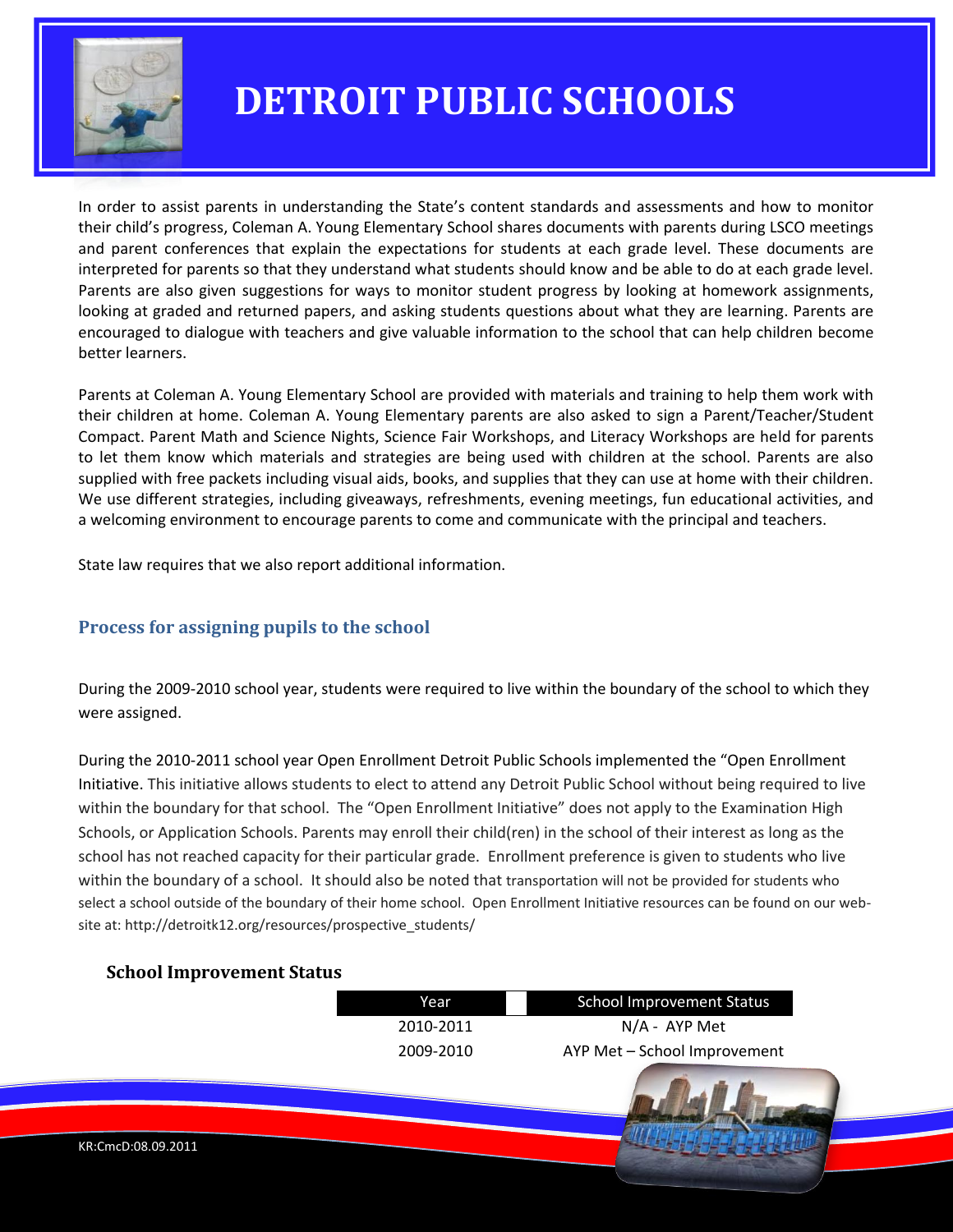

### **Detroit Public Schools' Core Curriculum:**

Consistent with the District academic plan, **Excellent Schools for Every Child,** there are aggressive plans to accelerate the rate of student achievement and to ensure that students graduate with the academic and social skills necessary for success in college and the workplace.

#### **Specific curriculum actions include:**

\*alignment of the curriculum, lessons planning and pacing calendars to national and state standards

\*ensuring that material and texts and supplemental resources and used in the classroom are directly linked to and with the grade expectations

\*defined grade level expectations to create alignment throughout the school

\* Administration and review of quarterly benchmark assessments for students in grades 3-12

\*use pre-intervention tools such as the Dynamic Indicator of Basic Early Literacy Skills (DIBLES) to access language fluency for students on grades Prek-2 to ensure literacy foundation for reading success

\*use of the data (both formal and informal) to inform teaching strategies and professional development needs for staff, including but not limited to, teachers and administrators

\*focused professional development on the use of appropriate curriculum and teaching strategies, monitoring results and developing the interventions for re-teaching, as necessary

\*use technology (Learning Village/an on-line instructional management system) as a tool to manage instruction and teacher practice

#### **Access to the Core Curriculum**

The instructional strategies and grade level expectations are aligned to the state standards and the NAEP. This represents the core curriculum which is supported by the texts, materials, computer soft ware and other school level resources used daily in the classrooms. All of the professional development activities are aligned to the core curriculum.

The implementation is a process delineated in the District Plan **Excellent Schools for Every Child**. This plan serves as the framework for each school's academic achievement plan. The frequent monitoring of the implementation of these plans is conducted by the school diagnostic visits, review of the benchmark assessments, use of the teacher evaluation tool and adherence to the pacing calendar.

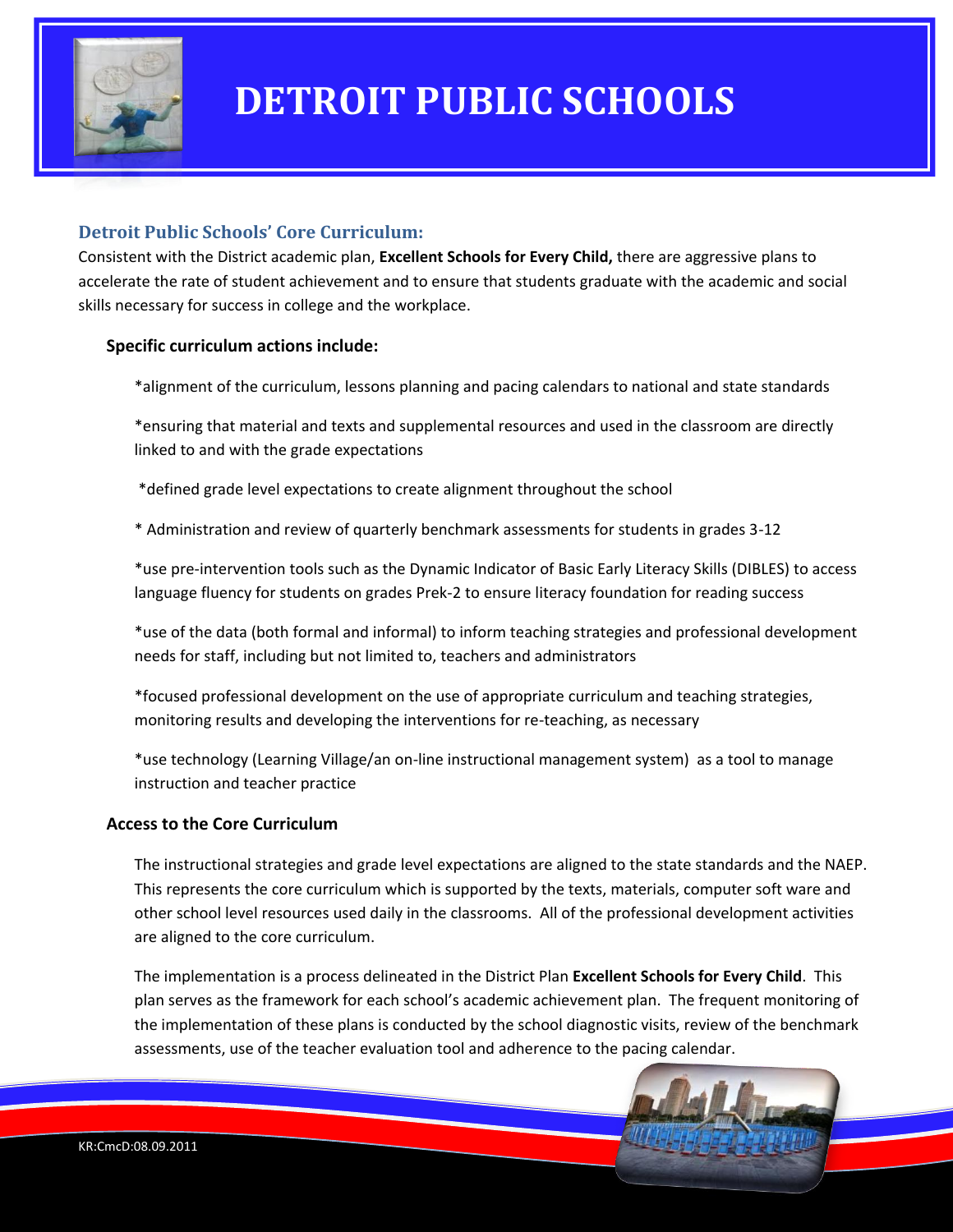

The variances from the state plan can be found in the grade level expectations which are also aligned to the higher standards of NAEP.

A Summer Parent University is offered with classes to increase parenting skills, early childhood literacy, adult literacy and GED. During the school year, the Regional Parent Resource Center are a vehicle for parents and other community member to participate in regular and on-going informational and participatory sessions focused on curriculum and instruction. Learning Village (an on line instructional management system)

Web updates and semi-annual progress reports are also a means to disseminate information to parents and community.

Detroit Public Schools Core Curriculum is currently under revision. Pacing Charts and Curriculum guided will be posted to the Academic Affairs page of our web-site in the near future.

#### **Parent Engagement**

\*Use the technology portal for parents to view daily lessons and to communication with teachers.

\*implement and follow through with the parent contracts.

\*increase the Volunteer Reading Corps from approximately 5000 volunteers this year to 10,000 for next school year.

\*use the Parent Resource Center to engage parents in innovative workshops and session that are practical and will result in parent support to students at home.

### **Student Achievement Results**

Aggregate Student Achievement Results and Detroit Public Schools Quarterly Benchmark Assessment in Reading and Mathematics for Coleman A. Young Elementary School can be found on the Detroit Public Schools' web-page at the Research, Evaluation and Assessment site at [http://detroitk12.org/data/rea/.](http://detroitk12.org/data/rea/) The following reports are available:

- District Profile Report
- Combined School Profile Reports
- Individual School Profile Reports
- Adequate Yearly Progress (AYP) Reports
- Annual Education Report

A hard copy is also available in the school's office. Contact the school's principal for more details.